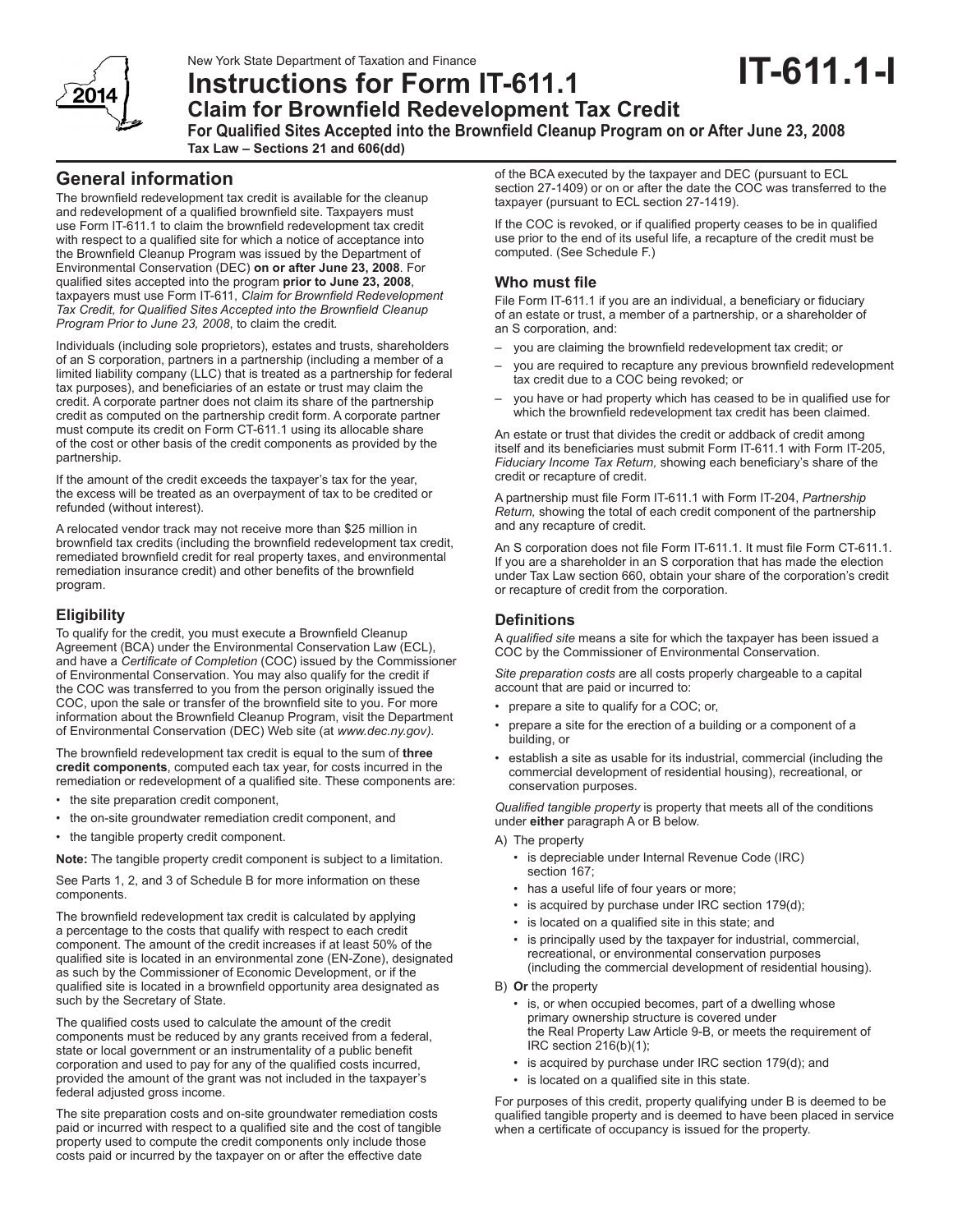#### **Page 2** of 4 **IT-611.1-I** (2014)

**Note:** Property used to qualify for this credit may not be used as qualifying property for the investment tax credit (ITC) or the empire zone investment tax credit (EZ-ITC).

*Life or useful life (of property)* means the depreciable life provided by IRC section 167 or 168.

*Cost or other basis* means the basis of property as determined for federal income tax purposes.

*Principally used* means more than 50%.

*On-site groundwater remediation costs* includes all amounts properly chargeable to a capital account that are paid or incurred in connection with a site's qualification for a COC; the remediation of on-site groundwater contamination, and the implementation of a requirement of the remedial work plan for a qualified site imposed under the ECL.

*Certificate of Completion (COC)* is a certificate issued by the Commissioner of Environmental Conservation.

An *environmental zone (EN-Zone)* is an area designated as such by the Commissioner of Economic Development. An EN-Zone is a census tract and block numbering area that, as of the year 2000 census, (1) has a poverty rate of at least 20% and an unemployment rate of at least 1.25 times the statewide unemployment rate, or (2) has a poverty rate of at least two times the poverty rate for the county in which the area is located. However, to qualify under this second set of criteria, the qualified site must be the subject of a BCA entered into prior to September 1, 2010.

To find out whether a site is located in an EN-Zone, contact Empire State Development at 1 800 782-8369 or visit their Web site at *www.nylovesbiz.com*.

*Manufacturing activities* means the production of goods by manufacturing, processing, assembling, refining, mining, extracting, farming, agriculture, horticulture, floriculture, viticulture, or commercial fishing. The generation and distribution of electricity, the distribution of natural gas, and the production of steam associated with the generation of electricity are specifically excluded.

Manufacturing activities would also include the activities of a taxpayer that is a qualified emerging technology company (QETC) as defined under Public Authorities Law section 3102-e(1)(c), except that the \$10 million limitation under section 3102-e(1)(c)(1) does not apply.

# **Specific instructions**

See the instructions for your tax return for the *Privacy notification* or if you need help contacting the Tax Department.

**Individuals:** Complete Schedules A, B, and E. If applicable, also complete Schedules F and G.

**Partnerships:** Complete Schedules A and B. If applicable, also complete Schedules F and G. **Note:** Do not allocate the credit calculated on this Form IT-611.1 to corporate partners. Corporate partners will include their allocable share of the component costs used by the partnership to compute the credit in their own computation of the credit on Form CT-611.1.

**A married couple in a business enterprise that made an IRC 761(f) election to file two federal Schedule C forms instead of a partnership return:** If you file jointly, compute your credit amount as if you were filing one federal Schedule C for the business (enter the total of all applicable amounts from both federal Schedule C forms). Complete Schedules A, B, and E. If applicable, also complete Schedules F and G.

**Fiduciaries:** Complete Schedules A, B, D, and E. If applicable, also complete Schedules F and G.

**Partners in a partnership, shareholders of a New York S corporation, and beneficiaries of an estate or trust:**  Complete Schedules A, B, and C. If applicable, also complete Schedules E, F, and G.

**Note:** If more than one of the above applies to you, complete all appropriate schedules on one Form IT-611.1.

#### **Schedule A – Brownfield site identifying information** All taxpayers must **submit a copy** of the COC.

Complete the brownfield site identifying information relating to the qualified site from the COC issued by the DEC. Partners, shareholders,

and beneficiaries should obtain this information, as well as a copy of the COC, from their partnership, New York S corporation, estate or trust.

Failure to provide accurate identifying information may delay processing or result in denial of your claim.

#### **Schedule B – Credit components**

**Partners, shareholders, and beneficiaries:** Do not complete lines 1 through 4, 9 through 12, or 17 through 20d.

**Partners:** Obtain the amounts to enter on lines 5, 13, and 21 from the partnership. If you are a partner in more than one partnership, enter on the appropriate line the total of all your shares of each credit component received from the partnerships.

**Shareholders:** Obtain the amounts to enter on lines 6, 14, and 22 from the S corporation. If you are a shareholder in more than one S corporation, enter on the appropriate line the total of all your shares of each credit component received from the S corporations.

**Beneficiaries:** Obtain the amounts to enter on lines 7, 15, and 23 from the estate or trust. If you are a beneficiary in more than one estate or trust, enter on the appropriate line the total of all your shares of each credit component received from the estates or trusts.

**All others:** Complete all applicable lines. Partnerships, estates, and trusts must provide their partners and beneficiaries with their shares of each credit component.

#### **Part 1– Site preparation credit component**

The site preparation credit component includes site preparation costs properly charged to a capital account paid or incurred by the taxpayer with respect to the qualified site.

Site preparation costs include, but are not limited to, the costs of excavation, temporary electric wiring, scaffolding, demolition costs, and the costs of fencing and security facilities.

Site preparation costs do not include the cost of acquiring the site or the amounts included in the cost or other basis for federal income tax purposes of qualified tangible property and costs that are included in the on-site groundwater remediation credit component.

Site preparation costs paid or incurred by the taxpayer, with respect to a qualified site, only include costs paid or incurred on or after the execution date of the BCA. Costs paid or incurred on or after the execution date of the BCA and up to the date on which the COC is issued are allowed in the tax year in which the COC is issued. The site preparation credit component for qualifying site preparation costs incurred after the date the COC is issued is allowed in the tax year that the improvement to which the costs apply is placed in service. The site preparation credit component is allowed for up to five tax years after the COC has been issued.

**Columns A and B –** Describe the site preparation costs paid or incurred during the tax year. If this is the tax year in which the effective date of the COC occurs (or is treated as having occurred), enter all costs paid or incurred to prepare the site to qualify for the COC. List costs separately and in detail. Use additional sheets if necessary.

**Line 3 –** Obtain the applicable percentage from the COC issued for this qualified site.

#### **Line 8**

**Partnerships:** Enter the line 8 amount on Form IT-204, line 127, and continue with Part 2. If the partnership has Article 9-A corporate partners enter code *107* and the allocable share of site preparation costs on Form IT-204, lines 144A through 144F.

**Fiduciaries:** Include the line 8 amount on the *Total* line of Schedule D, column C, and continue with Part 2.

**All others:** Continue with Part 2.

#### **Part 2 – On-site groundwater remediation credit component**

The on-site groundwater remediation credit component includes on-site groundwater remediation costs.

On-site groundwater remediation costs do not include costs which were included in the basis of the tangible property credit component or the site preparation credit component.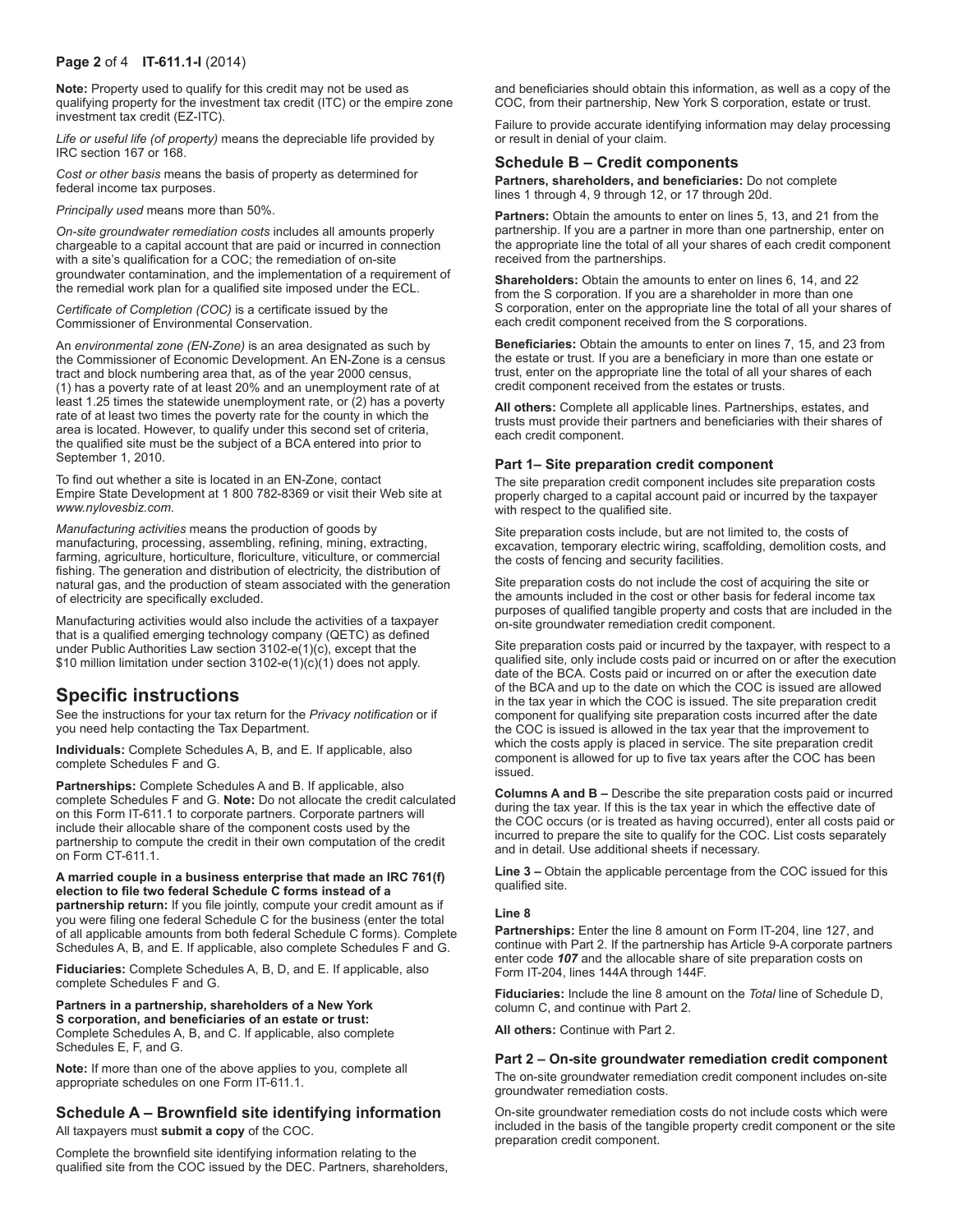On-site groundwater remediation costs paid or incurred by the taxpayer, with respect to a qualified site, only include costs paid or incurred on or after the execution date of the BCA. Costs incurred **and** paid on or after the execution date of the BCA and up to the date on which the COC is issued are allowed in the tax year in which the COC is issued. This credit component is allowed for on-site groundwater remediation costs incurred and paid after the effective date of the COC for up to five tax years after the COC is issued.

**Columns A and B –** Describe on-site groundwater remediation costs paid or incurred during the tax year. If this is the tax year in which the effective date of the COC occurs (or is treated as having occurred), enter all costs incurred and paid to prepare the site to qualify for the COC. List costs separately. Use additional sheets if necessary.

**Line 11 –** Obtain the applicable percentage from the COC issued for this qualified site.

#### **Line 16**

**Partnerships:** Enter the line 16 amount on Form IT-204, line 129, and continue with Part 3. If the partnership has Article 9-A corporate partners, enter code *109* and the allocable share of on-site groundwater remediation on Form IT-204, lines 144A through 144F.

**Fiduciaries:** Include the line 16 amount on the *Total* line of Schedule D, column E, and continue with Part 3.

**All others:** Continue with Part 3.

#### **Part 3 – Tangible property credit component**

The tangible property credit component includes the costs (or other basis of the property, as computed for federal income tax purposes) of qualified tangible property.

Costs may include those for leased property if:

- 1. the lessee was not or is not the party legally responsible for the disposal of hazardous waste or the discharge of petroleum at the qualified site; or,
- 2. the lessee is legally responsible but only because the lessee operated the site after the disposal of the hazardous waste or the discharge of petroleum.

To qualify, the lessor must request and receive certification for the lessee from the Commissioner of Environmental Conservation.

If the COC was transferred to you from another taxpayer pursuant to the sale or transfer of all or any portion of the qualified site, the tangible property credit component does not include the costs of acquiring an interest in the site and any amounts included in the cost (or other basis for federal income tax purposes) of qualified tangible property already claimed by the previous taxpayer.

Qualified tangible property costs paid or incurred by the taxpayer, with respect to a qualified site, only include costs paid or incurred on or after the execution date of the BCA. The tangible property credit component is allowed for the tax year in which the qualified tangible property is placed in service on a qualified site. This credit component may be claimed for up to 10 years after the COC has been issued.

The tangible property credit component is limited. See the instruction for line 20b.

If the property ceases to be in qualified use, a recapture of the credit may be necessary (see Schedule F).

**Columns A and B –** Describe qualified tangible property placed in service during the tax year. List costs separately and in detail. Use additional sheets if necessary.

**Column D –** Enter the useful life of each item claimed. See the definition of life or useful life (see *Definitions*). **Do not** use the recovery period for depreciation under the accelerated cost recovery system (ACRS) or the modified accelerated cost recovery system (MACRS).

**Column E –** Enter the cost or other basis for federal purposes of the qualified property.

If the qualifying property was not in qualified use at the end of the tax year it was placed in service, figure the amount to enter in column E as follows:

• For depreciable property under IRC section 167, multiply the cost by a fraction; the numerator is the number of months of qualified use, and the denominator is the number of months of useful life of the property.

- For property subject to the provisions of IRC section 168, multiply the credit by a fraction; the numerator is the number of months of qualified use, and the denominator is:
	- 36 for three-year property;
	- the number of months you chose for buildings or structural components of buildings; or
	- 60 for all other classes of property.

**Line 19 –** Obtain the applicable percentage from the COC issued for this qualified site. If the qualified site is located in a brownfield opportunity area and is developed in conformance with the goals and priorities established for that applicable brownfield opportunity area (as designated pursuant to section 970-r of the General Municipal Law), increase the applicable percentage of the tangible property credit component as shown on the COC by two percent.

**Line 20a –** Multiply line 18 by line 19 to determine your tentative tangible property credit component.

**Line 20b –** Enter the lesser of \$35 million or three times the costs included in the calculation of the site preparation and the on-site groundwater remediation credit components for the qualified site. If the qualified site is to be used primarily for manufacturing activities, enter the lesser of \$45 million or six times the costs included in the calculation of the site preparation and on-site groundwater remediation credit components for the qualified site. Include costs from the current tax year and all prior tax years.

**Line 20c –** Subtract all tangible property credit component amounts claimed in prior tax years for the qualified site from the amount on line 20b and enter the result on line 20c. This is the maximum tangible property credit component available to claim in the current tax year for the qualified site.

**Line 20d –** Enter the lesser of the amounts on line 20a or 20c. **Note:** If you marked *Yes* for Schedule A, item I, indicating that there are multiple taxpayers on the COC claiming credits for the qualified site, the Tax Department may adjust your tangible property component accordingly.

#### **Line 24**

Partnerships: Enter the line 24 amount on Form IT-204, line 128. If the partnership has Article 9-A corporate partners, enter code *108* and the allocable share of tangible property costs on Form IT-204, lines 144a through 144f.

**Fiduciaries:** Include the line 24 amount on the *Total* line of Schedule D, column D, and continue with line 25.

**All others:** Continue with line 25.

#### **Schedule C – Partnership, S corporation, estate, and trust information**

Enter the appropriate information for each partnership, New York S corporation, or estate or trust for which you received a share of the credit. If you need more space, submit a separate schedule (be sure to include your name and taxpayer identification number).

#### **Schedule D – Beneficiary's and fiduciary's share of credit components and recapture of credit**

An estate or trust must complete Schedule D. If an estate or trust allocates or assigns the credits to its beneficiaries, base the division on each beneficiary's proportionate share of the income of the estate or trust. Provide the beneficiaries with their share of each credit component and recapture.

#### **Schedule E – Computation of credit**

**Line 28 –** Enter the amount from line 28 and code *170* on Form IT-201-ATT, line 12, or Form IT-203-ATT, line 12, or include it on Form IT-205, line 33.

#### **Schedule F – Recapture of credit**

You must recapture all or a portion of the brownfield redevelopment tax credit if one of the following occurs:

• Your COC for the qualified site is revoked by a determination issued under ECL section 27-1419 and the determination is no longer subject to judicial review.